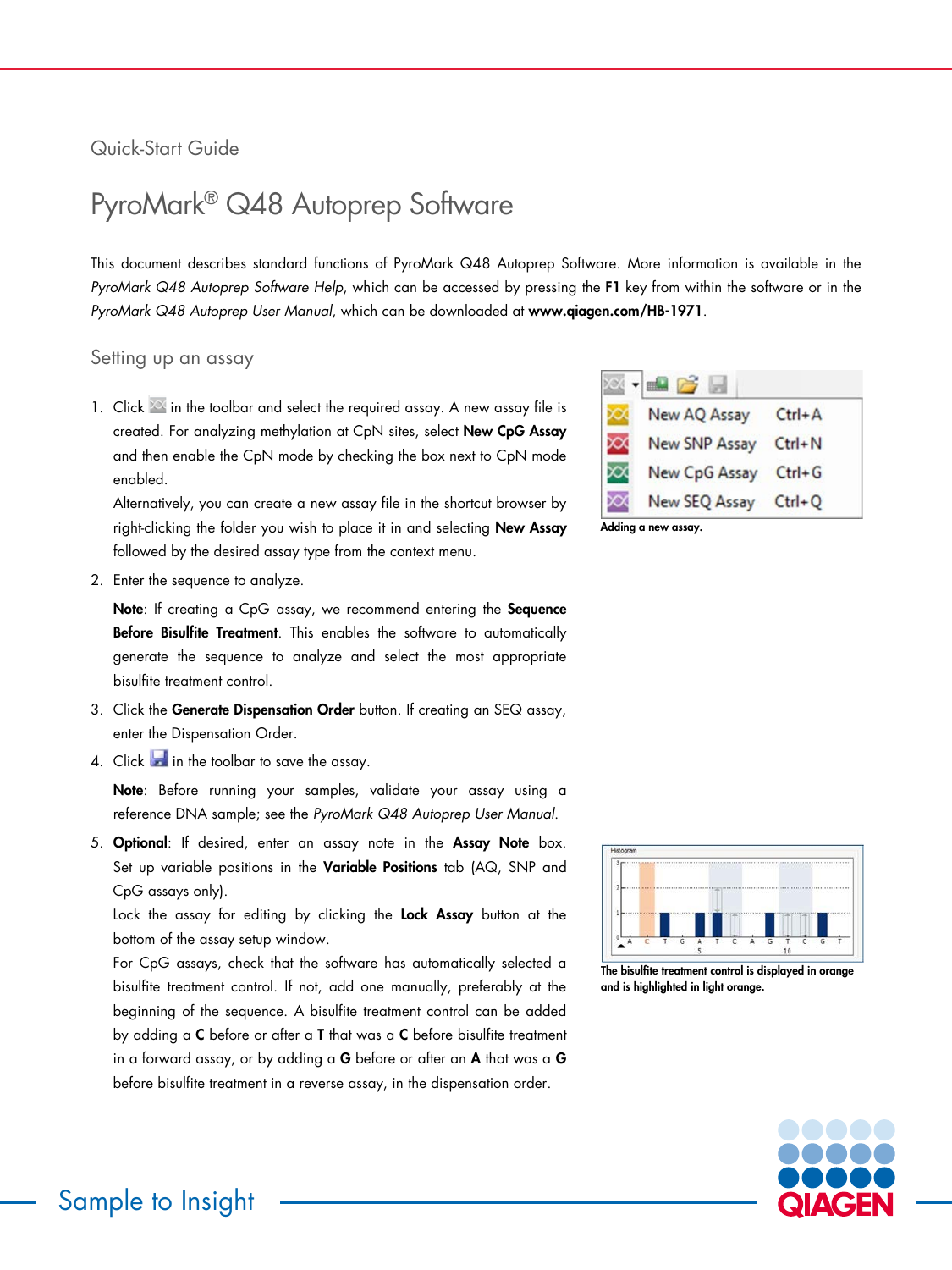#### Setting up a run

1. Create a new **Run Setup** by clicking  $\frac{1}{2}$  in the toolbar. Alternatively, right-click a folder in the shortcut browser and select New Run. Enter a run name and press **Enter**.

To base your run on a previous run, right-click the processed run file in the shortcut browser and select Copy and Rerun. Only the run setup, not the run and analysis data, will be copied.

- 2. If the new run has not yet been saved, click  $\blacksquare$  to enter a run name and save the file in the desired folder.
- 3. Set up the disc in the disc layout of the run file by adding assays to wells and, if desired, entering the sample ID and note for each used well.
- 4. Add an assay to each well used by right-clicking a well and selecting Load Assay. Alternatively, drag an assay from the shortcut browser to a well or a selection of wells.

A well is colored according to the assay loaded into the well. Wells with AQ assays are yellow; wells with SNP assays are red; wells with CpG assays are green; wells with SEQ assays are purple.

It is also possible to import and paste a sample layout defined in a text file. For details, see the *PyroMark Q48 Autoprep User Manual*.

- 5. To enter a sample ID or note, select the cell and enter the text. A selected cell is highlighted with a blue background color.
- 6. In the protocol drop-down list, select the desired protocol for the run. There are two protocols available for the PyroMark Q48 Autoprep:
	- **Standard protocol:** the default protocol.
	- P4 Extra protocol: enables the use of the fourth sequence primer injector (P4). When using this protocol, the binding buffer must be loaded manually by the user, because the BB/P4 injector will be used to dispense sequence primer instead of binding buffer.
- 7. Sequencing primers can be added manually or automatically. Select "manual" or "automatic" primer loading in the Run Setup. For automatic primer loading, one injector can be chosen for each assay.
- 8. Click in the toolbar.
- 9. Print the disc setup by selecting Pre Run Information from the Tools menu. When the report opens, click
- 10.Close the run file and copy it to the USB stick. Process the run file by inserting the USB stick into the port on the front of the instrument or by saving to a network drive and processing on the instrument directly.

|                |                 | 2              | 3               | ă                | 5               | 6                | 7                |  |
|----------------|-----------------|----------------|-----------------|------------------|-----------------|------------------|------------------|--|
|                | AQ Assey        | <b>AQ Amey</b> | AQ Assey        | CpO Amer         | CuO Anno        | <b>CUO Asser</b> | <b>TEQ Asset</b> |  |
| ٨              |                 |                |                 | <b>SECTION</b>   |                 |                  | <u>wasa</u>      |  |
|                | AQ Asser        | AQ Alser       | AQ Asser        | <b>CpO Asses</b> | CpO Asset       | CpO Assey        | <b>SEQ Asser</b> |  |
| B              |                 |                |                 |                  |                 |                  |                  |  |
|                | <b>AQ Assey</b> | <b>AQ AME!</b> | <b>AQ Assey</b> | CpO Asser        | CoO Asser       | CoO Asser        | 13Q Amer         |  |
| $\overline{c}$ |                 |                |                 |                  | <b>REGISTER</b> |                  | 0000000          |  |
|                | AQ Asser        | AQ Asser       | <b>AD Asset</b> | CuG Asser        | CuG Asser       | CuG Asser        | <b>STO Asser</b> |  |
| D              |                 |                |                 |                  |                 |                  |                  |  |
|                |                 |                |                 |                  |                 |                  |                  |  |

| Assay Name | Assay Name |
|------------|------------|
| Sample ID  | Sample ID  |
| Note       | Note       |

Entering optional sample ID and note for a well. Note that the well coloration depends on the loaded assay type.

| Manual<br>17<br>Automatic |                |  |
|---------------------------|----------------|--|
| Assay                     | Injector       |  |
| Assay 1                   |                |  |
| Assay 2                   | P2             |  |
| Assay 3                   | P <sub>3</sub> |  |

Selecting manual or automatic primer loading.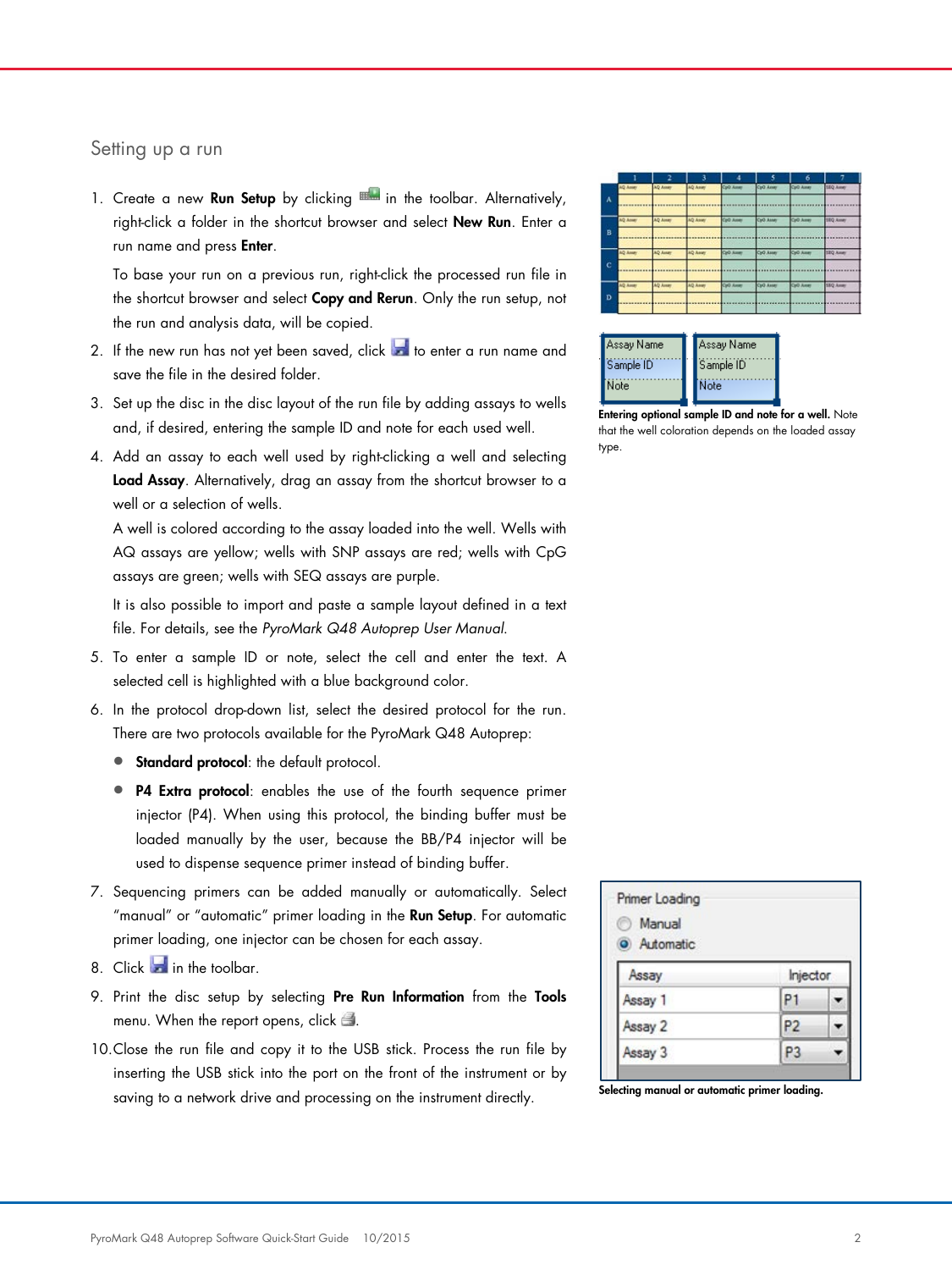# Analyzing the run

- 1. Transfer the processed run file from the USB stick to a computer running PyroMark Q48 Autoprep Software. Alternatively, the run file can be transferred via a network drive.
- 2. Double-click the run file in the shortcut browser or in Windows Explorer. If several assay types are included in the run, select analysis mode in the dialog box. The analysis modes displayed in the dialog box are limited to the assay types on the disc.

Note: To update the contents of a folder in the shortcut browser, rightclick it and select Refresh. Alternatively, press the F5 key.

3. In the Overview tab, analyze selected wells with a valid analysis setup for the current analysis mode.

# Analysis modes

PyroMark Q48 Autoprep Software has four analysis modes: AQ, SNP, CpG and SEQ. To toggle between the modes, select AQ, SNP, CpG or SEQ in the toolbar.

Note: How the analysis is performed can be modified using the Analysis Setup tab.

#### Viewing the analysis results

By selecting an analyzed well in the Overview tab, the corresponding Pyrogram is displayed in the **Pyrogram** area and the well information (including analysis warnings) is listed in the Well Information area.

#### Quality assessments

The disc overview in the **Overview** tab gives a quick overview of the quality assessments.

The color bar  $($   $\blacksquare$ ) shows the quality assessment of all variable positions in the well or of all the bases in the base-called sequence using the following quality colors:

Blue: Passed Red: Failed

Yellow: Check White: Not analyzed\*





"Quality" option in the upper right corner of the "Overview" tab.

|   |                       | 2                              |
|---|-----------------------|--------------------------------|
| Á | AQ Assay 1<br>#1      | AQ Assay 1<br>#2               |
| B | AQ assay 1<br>#4<br>□ | AQ assay 1<br>#5<br><b>For</b> |
| Ć | CTGAx14<br>#7         | CTGAx14<br>#8                  |

Quality assessment indicators in the "Overview" tab.